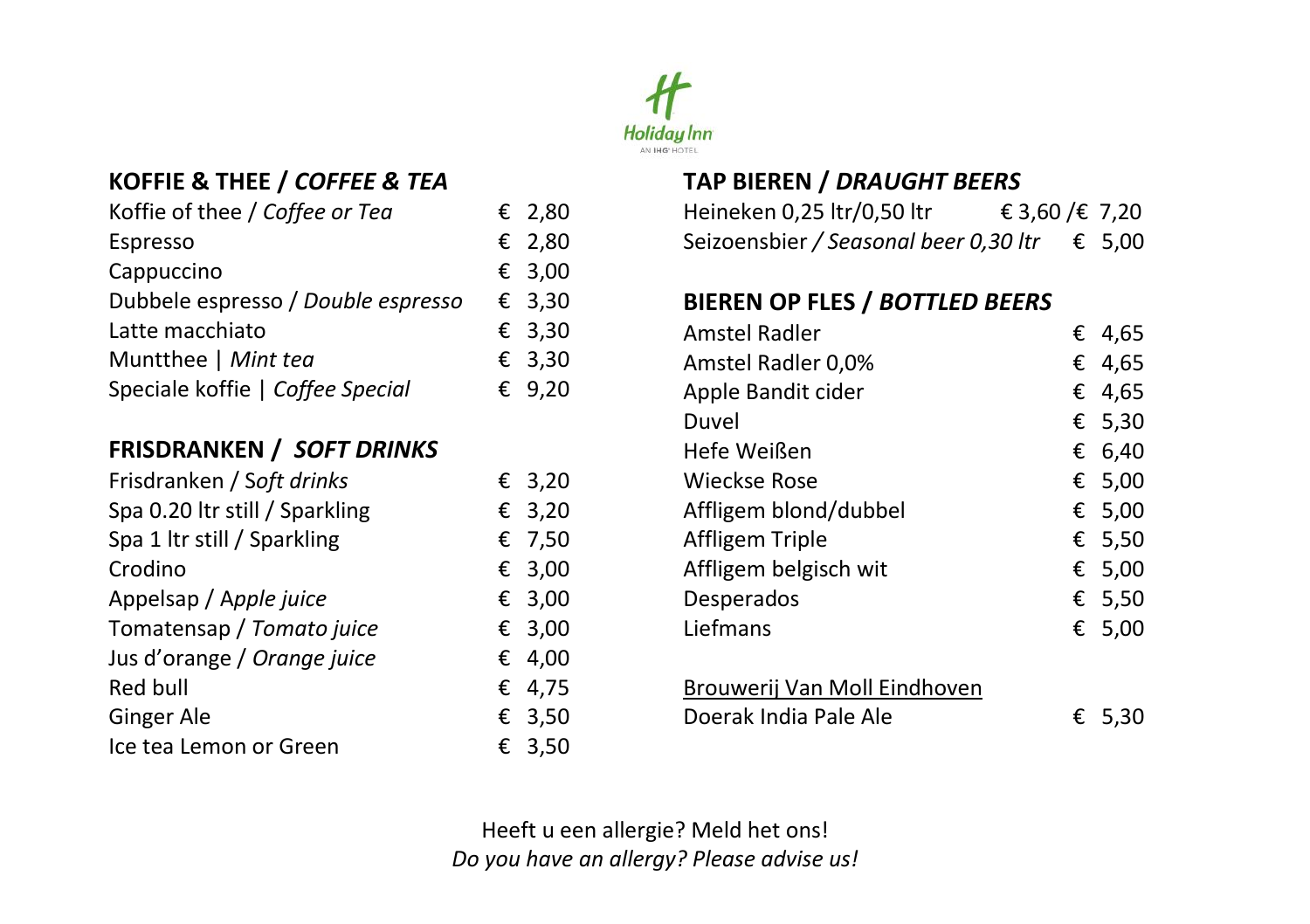

### **APERITIEF /** *APERITIF*

| Martini Bianco/Rosso/Extra dry   | € 4,10  |
|----------------------------------|---------|
| Sherry Dry/Medium                | € 4,10  |
| Rode/witte port / red/white port | € 4,10  |
| Tawny port                       | € 7,50  |
| Port 10 years old                | € 11,00 |
| Campari                          | £ 5,30  |
| Pineau de Charantes              | € 5,30  |

## **EDELZOETE WIJN /** *NOBLE SWEET WINE*

| Weltevrede; Muscat | € 7,00 |
|--------------------|--------|
|--------------------|--------|

### **MOUSSEREND /** *SPARKLING WINE*

| Jaume Serra Cava glass/bottle € 7,00 /€ 39,50 |         |
|-----------------------------------------------|---------|
| Jaume Serra Rosé Cava                         | € 42,50 |
| Champagne Pommery Brut Royal                  | € 82,50 |

## **GLAS WITTE WIJN /** *GLASS WHITE WINE*

| $\epsilon$ 5.30 |
|-----------------|
| $\epsilon$ 5.30 |
| € 5.90          |
| € 6.70          |
|                 |

### **GLAS RODE WIJN /** *GLASS RED WINE*

| Le Capitan; Merlot                | $\epsilon$ 5.30 |
|-----------------------------------|-----------------|
| Barrique d'Or; Cabernet Sauvignon | € 6.20          |
| Weltevrede Zuid-Afrika; Syrah     | € 6.70          |

# **GLAS ROSÉ WIJN / GLASS** *ROSÉ WINE*

| Et Moi Rose, Grenache | € 5,30 |
|-----------------------|--------|
|-----------------------|--------|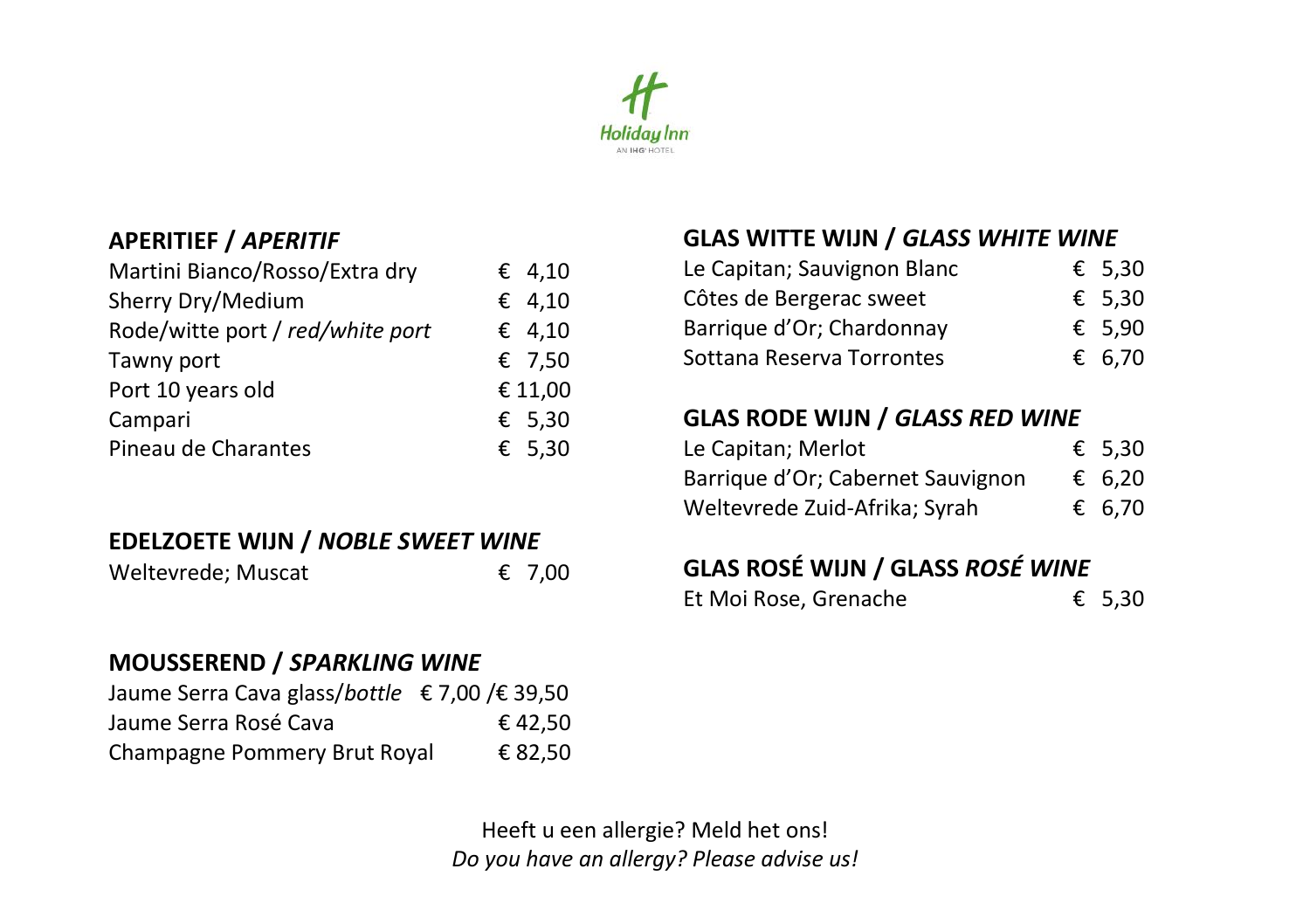

### **KELDER SCHATTEN /** *CELLAR TREASURES* **WIT / WHITE**

Chanson Chassagne Montrachet A.C. 2014 € 100,50 Pouilly Fuissé A.C. Chanson 2016 € 62,50 Bordeaux A.C., Dourthe No. 1 2017 € 35,00

## **KELDER SCHATTEN /** *CELLAR TREASURES* **ROOD / RED**

| Chateau D'Angles La Clape 2016 | € 34.75 |
|--------------------------------|---------|
| Château Belgrave Haut-Medoc    |         |
| 5e Grand Cru Classé A.C. 2011  | € 95.50 |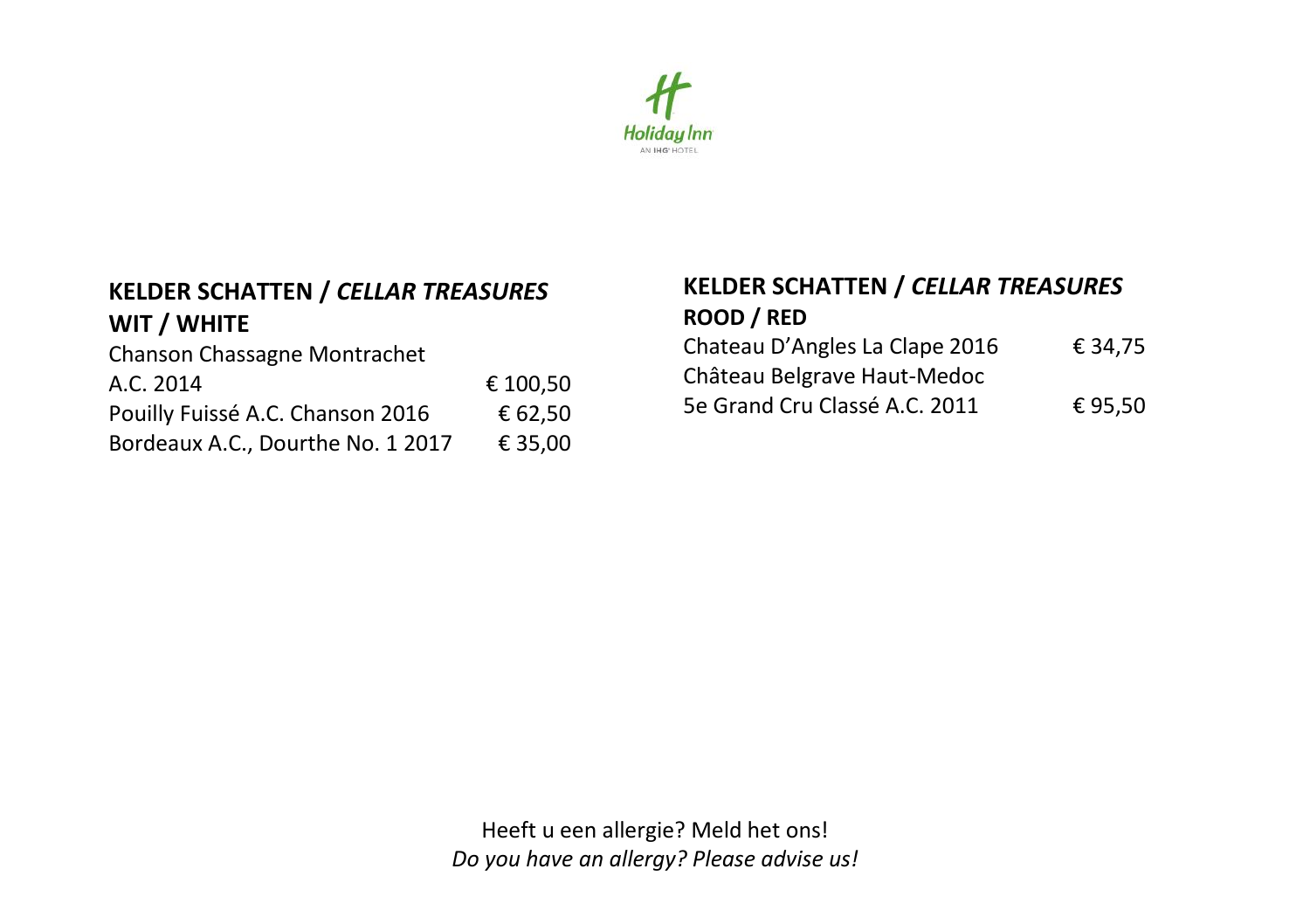

# **GEDISTILLEERD /** *SPIRITS*

| Jonge jenever / Oude jenever      | € | 3,20   |
|-----------------------------------|---|--------|
| Corenwijn                         | € | 4,40   |
| Vieux                             | € | 3,00   |
| Jägermeister                      | € | 4,20   |
| Beerenburg                        | € | 3,10   |
| Bacardi Carta Blanca              | € | 5,50   |
| Bacardi Carta Negra               | € | 6,70   |
| Bacardi Carta d'Oro               | € | 6,70   |
| Smirnoff Vodka                    |   | € 5,50 |
| Absolut Vodka                     | € | 6,90   |
| Grey Goose Vodka                  | € | 8,60   |
| Bombay Sapphire Gin               | € | 5,50   |
| <b>Tanqueray Gin</b>              | € | 5,50   |
| Hendricks Gin                     | € | 6,90   |
| Aperol                            | € | 8,60   |
| Nonino Grappa chardonnay / merlot | € | 6,20   |
| Pernod                            | € | 4,50   |
| COGNAC / ARMAGNAC / CALVADOS      |   |        |
| Janneau VSOP Armagnac             | € | 6,70   |

| <b>Busnel VSOP Calvados</b> | € | 6,90     |
|-----------------------------|---|----------|
| Courvoisier VS              | € | 6,90     |
| Courvoisier VSOP            |   | € $9,10$ |
| Remy Martin VSOP            |   | € 9,10   |
| Remy Martin XO              |   | € 19,90  |
| LIKEUREN / LIQUEURS         |   |          |
| Kahlua                      | € | 6,40     |
| Disaronno Amaretto          | € | 6,40     |
| <b>Grand Marnier</b>        | € | 6,40     |
| Cointreau                   | € | 6,40     |
| Licor 43                    | € | 6,40     |
| <b>Baileys</b>              | € | 6,40     |
| Tia Maria                   | € | 6,40     |
| Drambuie                    | € | 6,40     |
| Sambuca                     | € | 6,40     |
| Southern Comfort            | € | 6,80     |
| Limoncello                  | € | 6,90     |
|                             |   |          |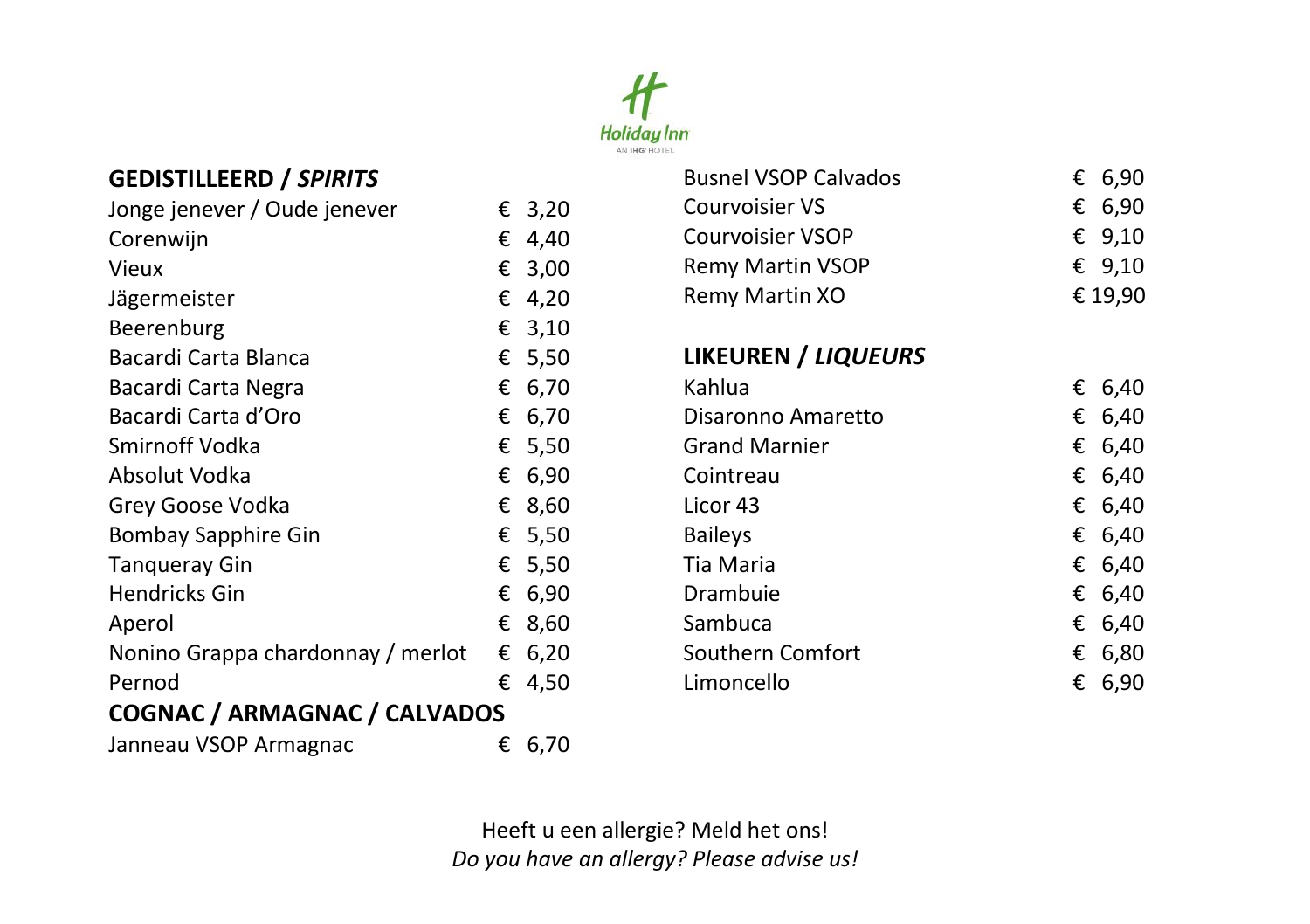

### **WHISKEY / WHISKY**

| Jameson              | € | 6,40  |
|----------------------|---|-------|
| Jack Daniels         | € | 6,80  |
| <b>Famous Grouse</b> | € | 6,40  |
| <b>Four Roses</b>    | € | 6,40  |
| <b>Bushmills</b>     | € | 8,10  |
| Glenkinchie          | € | 8,30  |
| Glenfiddich          | € | 8,30  |
| Dalwhinnie           | € | 8,90  |
| Oban                 | € | 8,90  |
| Cragganmore          | € | 8,90  |
| The Glenlivet        | € | 8,90  |
| Macallan             | € | 10,00 |
| Talisker             | € | 10,00 |
| Glenmorangie         | € | 8,90  |
|                      |   |       |

#### **JOHNNIE WALKER SELECTION**

| Johnnie Walker Red Label   | € 6,40  |
|----------------------------|---------|
| Johnnie Walker Black Label | € 8.60  |
| Johnnie Walker Green Label | € 12.40 |
| Johnnie Walker Gold Label  | € 15,00 |
| Johnnie Walker Blue Label  | € 28.80 |